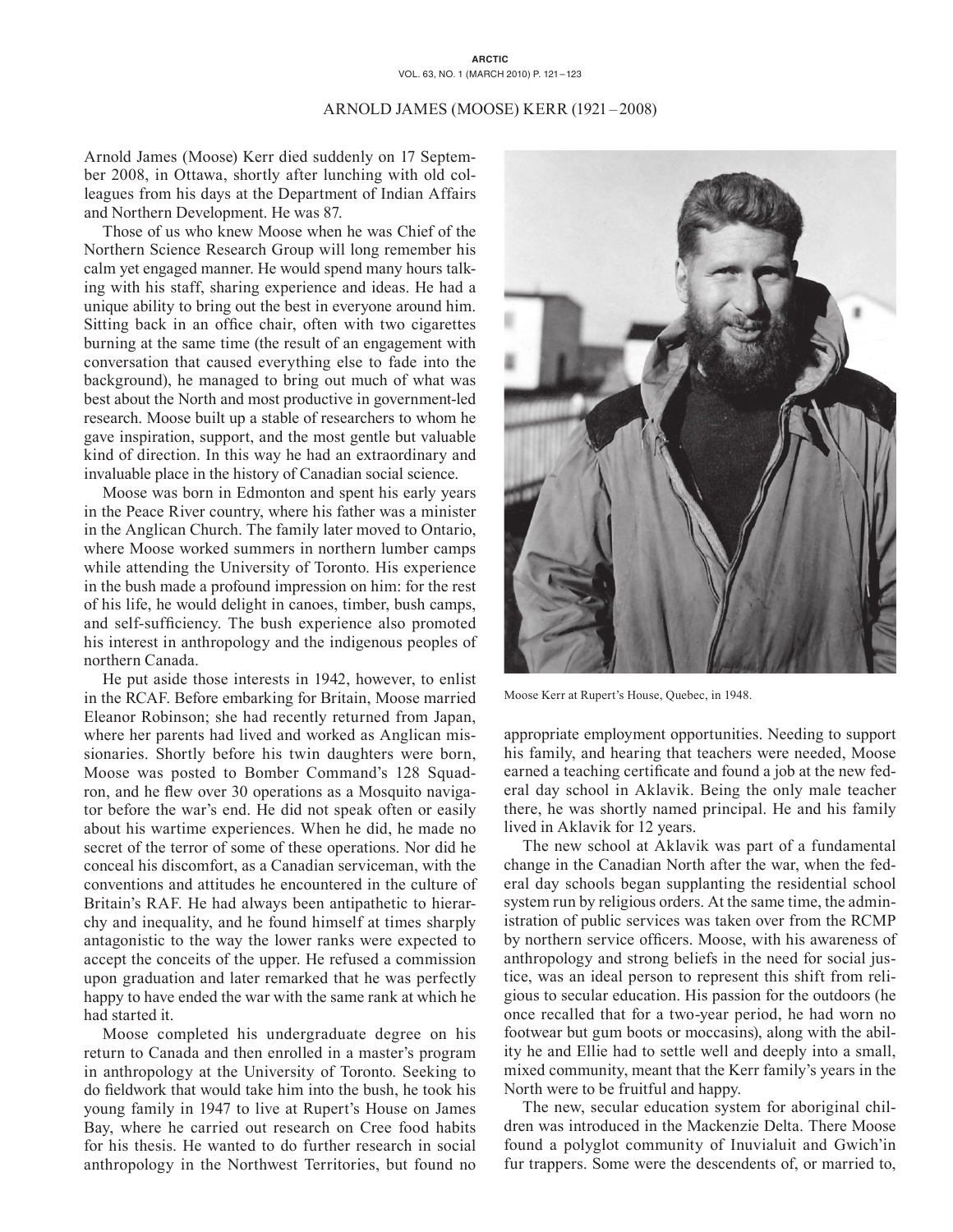men from all around the world—Scandinavians, Germans, Americans, Hawaiians, and Scots—who had come to the western Arctic as whalers, traders, or escapees from mainstream life. Many in the Aklavik community had traveled widely through northwestern North America. They were tough, hardworking, independent people who knew how to enjoy life—Moose's type of people.

Moose greatly admired the people of Aklavik and respected their way of life, their languages, and especially the knowledge and stories of the old-timers. He also valued the informality, warmth, and egalitarianism, and the absence of bureaucracy and hierarchy that typified the community in those years. So when the Northern Administration decided in the mid-1950s to introduce the Delta to modernity by moving the town of Aklavik to a new site on firm ground on the east side of the Delta, he readily engaged in the "resistance movement" and became its non-aboriginal leader. Moose counseled: "Never Say Die." That is still the motto of the Moose Kerr Aklavik School, so named in his honour in 1969. These were, by his own account, the best years of his life. He maintained contact with the school long after he left, and he held on to the memory of those rich, intense times in the North when both the place and his role in that place made every kind of sense to him. He is remembered for his innovative approach to education, which incorporated local knowledge, culture, and language.

Yet the great contribution Moose made to the understanding of the Canadian North came with his move to Ottawa to head what would become the Northern Science Research Group (NSRG) in the Department of Indian Affairs and Northern Development. The Research Group's mandate was to assist in the development of the Canadian North by collecting and disseminating technical and scientific information, to sponsor research on northern subjects, to encourage northern research by non-governmental agencies, and to coordinate the government's northern research. Because this mandate precluded research already assigned to other agencies (such as the Canadian Wildlife Service and the National Museum), the Research Group's central focus become social anthropology.

Moose's tenure coincided with the launching of new and ambitious programs of work for the NSRG. These included the Mackenzie Delta Research Project; the hiring of fulltime research scientists; the development of an ongoing circumpolar research and exchange program, with particular focus on the Soviet Union; and the administration of the Northern Scientific Training Grants and the Inuvik (and later Igloolik) Research Laboratory.

The Mackenzie Delta Research Project (1965–67) was an interdisciplinary effort that brought together researchers from the fields of social anthropology, economic geography, sociology, psychology, and engineering to examine the problems of a region undergoing rapid economic and social change. The project marked a shift from individual academic studies of isolated indigenous groups to the interdisciplinary study of the impact of social and economic change on contemporary northern communities. The only



Moose and Eleanor Kerr with some of their girls in Aklavik, Northwest Territories, in 1954.

parallels in Canada at that time were the McGill/Laval Cree Developmental Change Project and Memorial University's Institute of Social and Economic Research program on the study of coastal communities in Labrador and Newfoundland. Moose promoted the exchange of ideas and results among these three programs.

At the same time, Moose oversaw the expansion of both the NSRG's permanent research staff and its contracted research. With the enthusiastic support of his colleague and ally Graham Rowley, then Scientific Adviser to the Minister, Moose nurtured intellectual curiosity, commitment to intensive, on-the-ground field research, and a collegial atmosphere that was more attuned to the best kind of university senior common room than to the normal dictates and habits of the bureaucracy.

The NSRG's research program was inspired by the ideals of community development and improvement of social and economic conditions, but it was also hypothesis-driven and focused on the immediate needs of northern people and government administration.

Public policy needs drove the research program, with the expectation that social research would inform public policy. The NSRG constituted a fundamental modernization of the relation between research and public policy in the Canadian North, replacing the previous system in which policies were recommended by a group of "old northern hands" who thought they knew from their own practical experience what would be good for the North. Moose guided this transition with conviction, enthusiasm, sensitivity, and respect, and was thus able to coordinate and encourage a remarkable florescence of Arctic social science during the late 1960s and early 1970s.

Moose and his team shared a faith (more common then than now) in the possibility, and indeed the obligation, for government to implement honourable and equitable development in the Arctic. A much-repeated judgement of